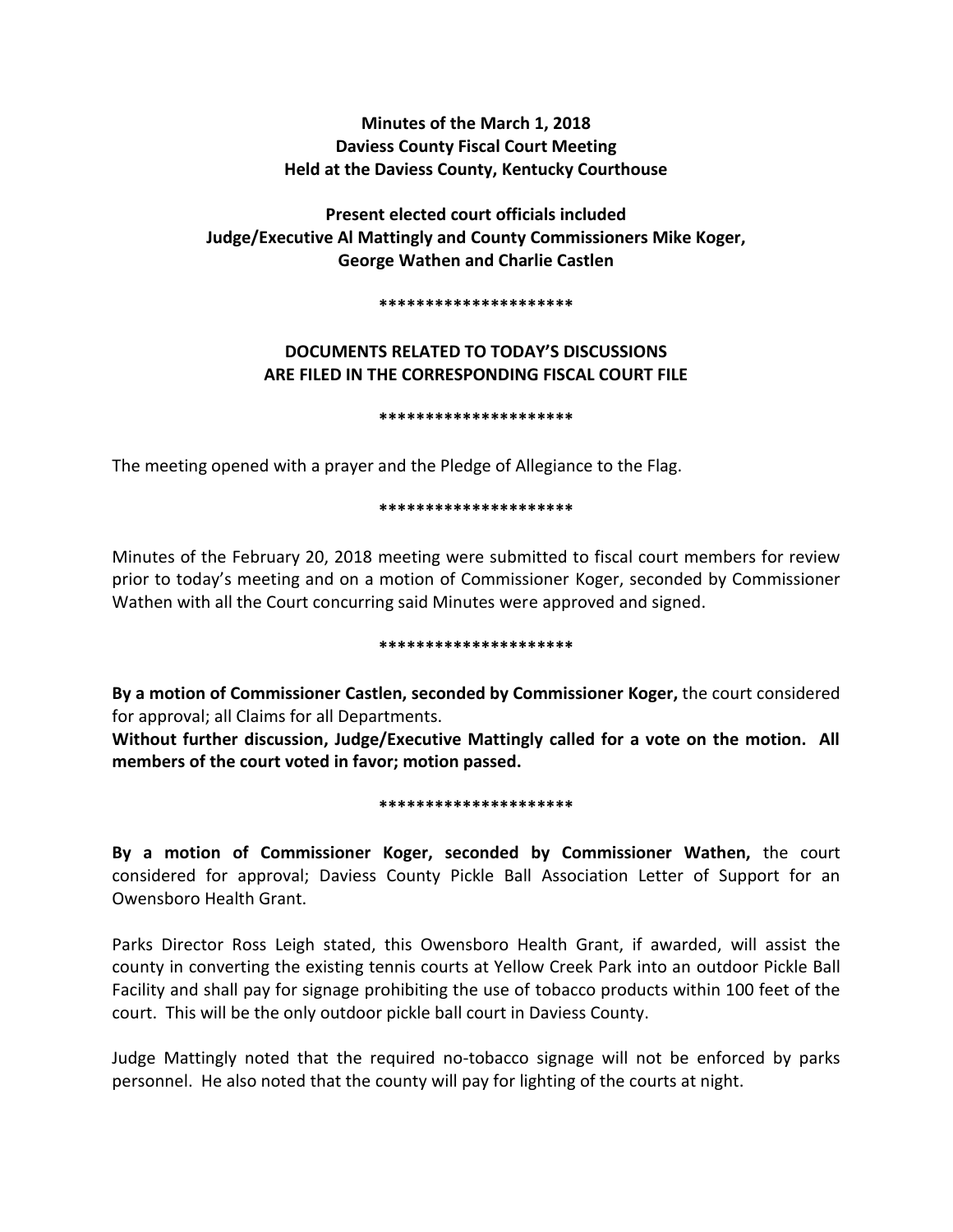Since these 2 tennis courts are rarely used to play tennis, Commissioner Wathen feels that the 140 member Pickle Ball Association will be glad to make use of the courts.

**Without further discussion, Judge/Executive Mattingly called for a vote on the motion. All members of the court voted in favor; motion passed.** 

### **\*\*\*\*\*\*\*\*\*\*\*\*\*\*\*\*\*\*\*\*\***

**By a motion of Commissioner Wathen, seconded by Commissioner Castlen,** the court considered for approval; Easements for Friendly Village Park Sewer Project.

David Smith commented the Easements must be signed and recorded by next Friday in order to meet the requirements of the one million dollar Community Development Block Grant.

**Without further discussion, Judge/Executive Mattingly called for a vote on the motion. All members of the court voted in favor; motion passed.** 

## **\*\*\*\*\*\*\*\*\*\*\*\*\*\*\*\*\*\*\*\*\***

**By a motion of Commissioner Koger, seconded by Commissioner Wathen,** the court considered for approval; MOA with the City of Owensboro regarding Funding for Drainage Engineering Services. Judge Mattingly stated this is the end of a LIDAR agreement where the city and county agree each to pay \$70,000.00 toward \$140,000.00 cost for a better drainage map of Big Ditch, Goetz Ditch, Horse Fork, Harsh Ditch and several others. City of Owensboro passed their agreement at last Tuesday's meeting.

**Without further discussion, Judge/Executive Mattingly called for a vote on the motion. All members of the court voted in favor; motion passed.** 

### **\*\*\*\*\*\*\*\*\*\*\*\*\*\*\*\*\*\*\*\*\***

**By a motion of Commissioner Koger, seconded by Commissioner Wathen,** the court considered for approval; Contract with Gardner Engineering & Consulting for the Horse Fork Creek Spray Park Slab Design.

Judge Mattingly was hopeful that the Road Department employees could pour the slab and open the park by Memorial Day. However, Road Department personnel may be too busy with post flood road repairs, which take priority, to do this work. The court may consider contracting the pouring of the slab out.

**Without further discussion, Judge/Executive Mattingly called for a vote on the motion. All members of the court voted in favor; motion passed.**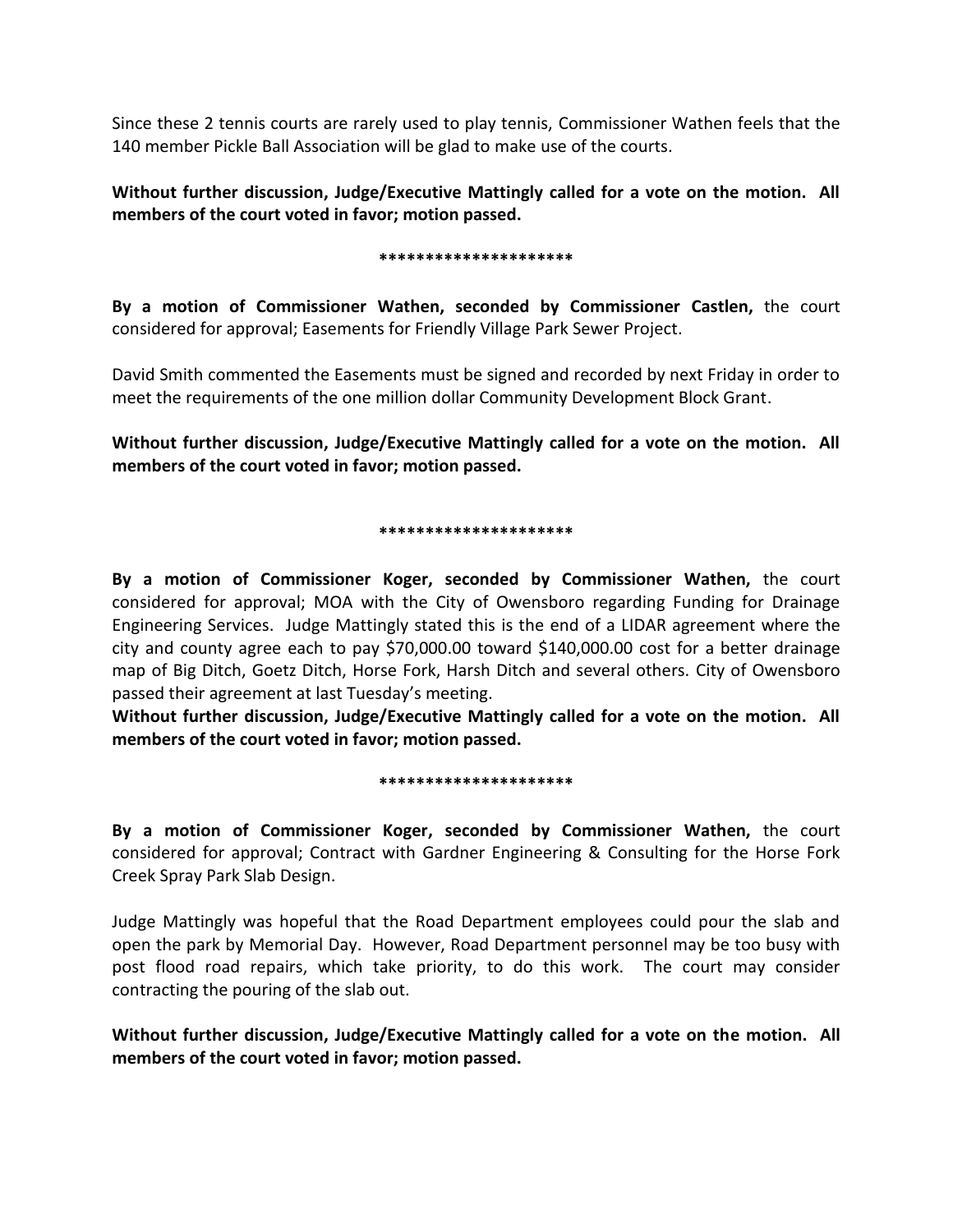**\*\*\*\*\*\*\*\*\*\*\*\*\*\*\*\*\*\*\*\*\***

By a motion of Commissioner Wathen, seconded by Commissioner Castlen, the court considered for approval; Hire following Parks Seasonal Workers effective upon successful completion of preemployment screenings:

## **Panther Creek Park**

- o *Park Attendants:* Steve Nazarack & Darrell Roberts
- o *Grounds Maintenance:* Terry Robertson

## **Yellow Creek Park**

- o *Park Attendants:* Tracy Jones, Ricky Roberts, & Larry Worth
- o *Grounds Maintenance:* Tyler Wilson

**Without further discussion, Judge/Executive Mattingly called for a vote on the motion. All members of the court voted in favor; motion passed.** 

## **\*\*\*\*\*\*\*\*\*\*\*\*\*\*\*\*\*\*\*\*\***

**By a motion of Commissioner Koger, seconded by Commissioner Castlen,** the court considered for approval; appoint David Johnson (03-2018) to the **Ethics Board -** TERM: 03/01/2018 – 03/01/2021.

**Without further discussion, Judge/Executive Mattingly called for a vote on the motion. All members of the court voted in favor; motion passed.** 

## **\*\*\*\*\*\*\*\*\*\*\*\*\*\*\*\*\*\*\*\*\***

**By a motion of Commissioner Castlen, seconded by Commissioner Wathen,** the court considered for approval; appoint Ed Riney (04-2018) to the Airport Board. Prior to this appointment, Mr. Riney agreed to a shortened  $1<sup>st</sup>$  term, expiring today, to help correct and realign the Airport's board terms. This appointment shall be his 2<sup>nd</sup> official term.

TERM: 03/01/2018 – 03/01/2022.

**Without further discussion, Judge/Executive Mattingly called for a vote on the motion. All members of the court voted in favor; motion passed.** 

## **\*\*\*\*\*\*\*\*\*\*\*\*\*\*\*\*\*\*\*\*\***

## **Comments by Daviess County Fiscal Court:**

Judge Mattingly announced that 61 county roads and 12 state/federal roads are closed due to high water and advised the public to turn around and don't drown. He mentioned there were nearly 20,000 sandbags distributed.

Commissioner Wathen thanked the Daviess County Volunteer Organizations, Daviess County Search and Rescue, families and members of the Stanley Volunteer Fire Department,